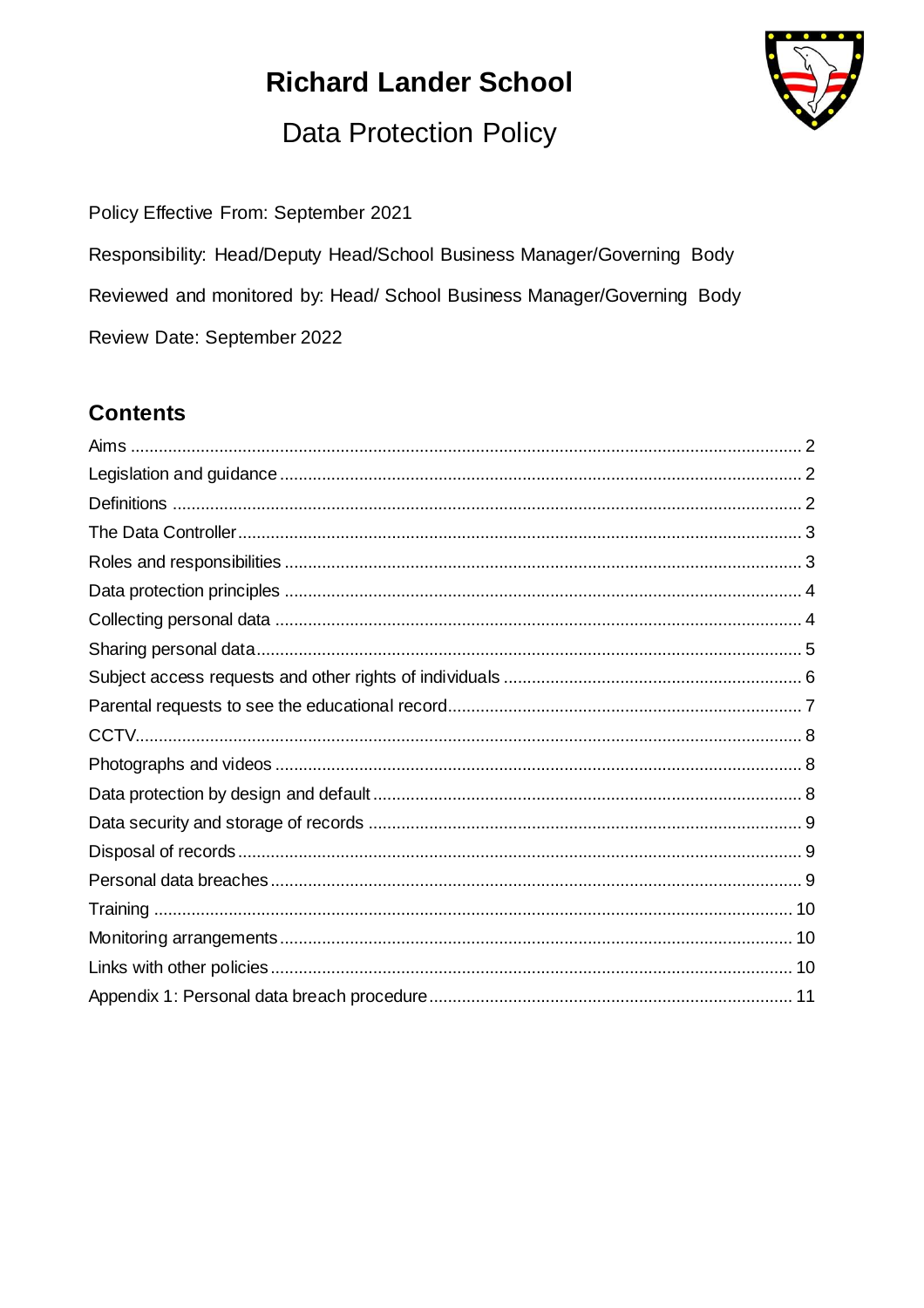## **Aims**

Our school aims to ensure that all personal data collected about staff, pupils, parents, governors, visitors and other individuals is collected, stored and processed in accordance with the [General](http://data.consilium.europa.eu/doc/document/ST-5419-2016-INIT/en/pdf)  [Data Protection Regulation \(GDPR\)](http://data.consilium.europa.eu/doc/document/ST-5419-2016-INIT/en/pdf) and the expected provisions of the Data Protection Act 2018 (DPA 2018) as set out in the [Data Protection Bill.](https://publications.parliament.uk/pa/bills/cbill/2017-2019/0153/18153.pdf)

This policy applies to all personal data, regardless of whether it is in paper or electronic format.

## **Legislation and guidance**

This policy meets the requirements of the GDPR and the expected provisions of the DPA 2018. It is based on guidance published by the Information Commissioner's Office (ICO) on th[e GDPR](https://ico.org.uk/for-organisations/guide-to-the-general-data-protection-regulation-gdpr/) and the ICO's [code of practice for subject access requests](https://ico.org.uk/media/for-organisations/documents/2014223/subject-access-code-of-practice.pdf).

It also reflects the ICO's [code of practice](https://ico.org.uk/media/for-organisations/documents/1542/cctv-code-of-practice.pdf) for the use of surveillance cameras and personal information.

In addition, this policy complies with regulation 5 of the Education (Pupil Information) (England) [Regulations 2005,](http://www.legislation.gov.uk/uksi/2005/1437/regulation/5/made) which gives parents the right of access to their child's educational record.

| <b>Term</b>                            | <b>Definition</b>                                                                                                                                                                                                                                                                                                                                                                                                                     |
|----------------------------------------|---------------------------------------------------------------------------------------------------------------------------------------------------------------------------------------------------------------------------------------------------------------------------------------------------------------------------------------------------------------------------------------------------------------------------------------|
| <b>Personal data</b>                   | Any information relating to an identified, or identifiable, individual.<br>This may include the individual's:<br>Name (including initials)<br>٠<br>Identification number<br>$\bullet$<br>Location data<br>Online identifier, such as a username<br>It may also include factors specific to the individual's physical,<br>physiological, genetic, mental, economic, cultural or social identity.                                       |
| Special categories of personal<br>data | Personal data which is more sensitive and so needs more protection,<br>including information about an individual's:<br>Racial or ethnic origin<br>Political opinions<br>٠<br>Religious or philosophical beliefs<br>٠<br>Trade union membership<br>Genetics<br>Biometrics (such as fingerprints, retina and iris patterns), where<br>used for identification purposes<br>Health – physical or mental<br>Sex life or sexual orientation |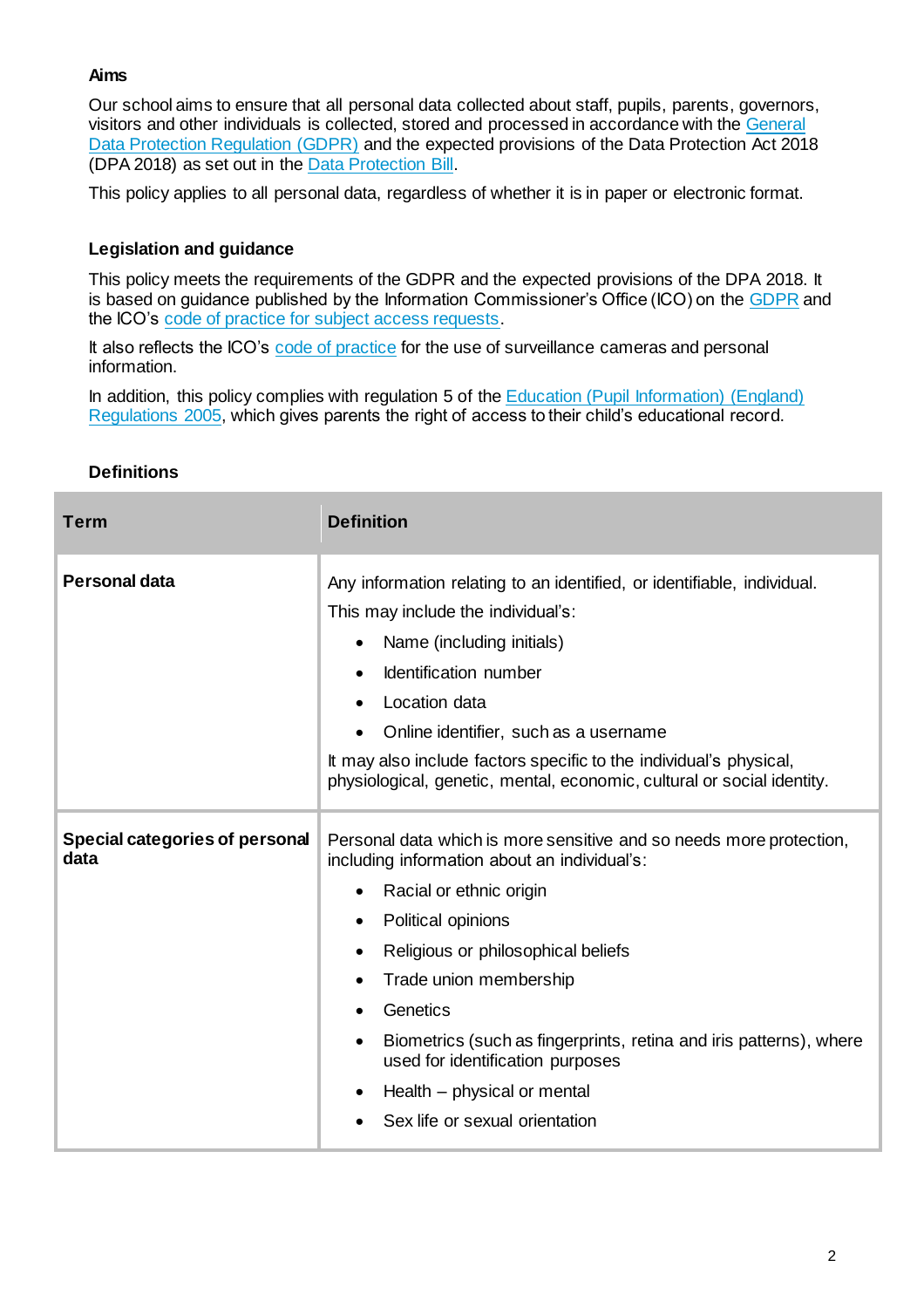| <b>Processing</b>    | Anything done to personal data, such as collecting, recording,<br>organising, structuring, storing, adapting, altering, retrieving, using,<br>disseminating, erasing or destroying.<br>Processing can be automated or manual. |
|----------------------|-------------------------------------------------------------------------------------------------------------------------------------------------------------------------------------------------------------------------------|
| Data subject         | The identified or identifiable individual whose personal data is held or<br>processed.                                                                                                                                        |
| Data controller      | A person or organisation that determines the purposes and the means<br>of processing of personal data.                                                                                                                        |
| Data processor       | A person or other body, other than an employee of the data controller,<br>who processes personal data on behalf of the data controller.                                                                                       |
| Personal data breach | A breach of security leading to the accidental or unlawful destruction,<br>loss, alteration, unauthorised disclosure of, or access to personal data.                                                                          |

#### **The Data Controller**

Our school processes personal data relating to parents, pupils, staff, governors, visitors and others, and therefore is a data controller.

The school is registered as a data controller with the ICO and will renew this registration annually or as otherwise legally required.

#### **Roles and responsibilities**

This policy applies to **all staff** employed by our school, and to external organisations or individuals working on our behalf. Staff who do not comply with this policy may face disciplinary action.

#### **Governing board**

The governing board has overall responsibility for ensuring that our school complies with all relevant data protection obligations.

#### **Data protection officer**

The data protection officer (DPO) is responsible for overseeing the implementation of this policy, monitoring our compliance with data protection law, and developing related policies and guidelines where applicable.

They will provide an annual report of their activities directly to the governing board and, where relevant, report to the board their advice and recommendations on school data protection issues.

The DPO is also the first point of contact for individuals whose data the school processes, and for the ICO.

Full details of the DPO's responsibilities are set out in their job description.

Our DPO is Miriam Richardson and is contactable via [mrichardson@richardlander.cornwall.sch.uk](mailto:mrichardson@richardlander.cornwall.sch.uk) or 01872 273750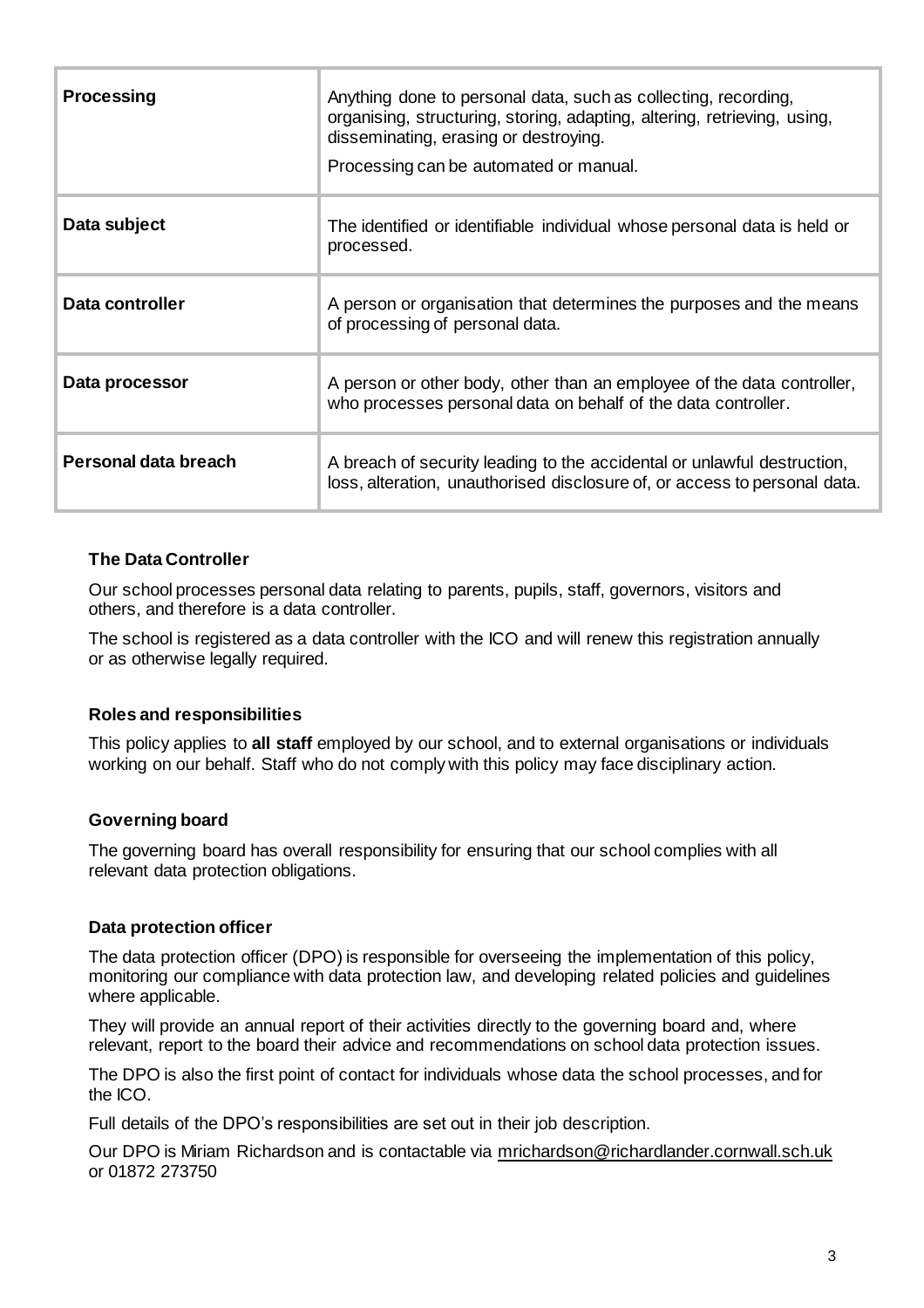## **Headteacher**

The headteacher acts as the representative of the data controller on a day-to-day basis.

## **All staff**

Staff are responsible for:

- Collecting, storing and processing any personal data in accordance with this policy
- Informing the school of any changes to their personal data, such as a change of address
- Contacting the DPO in the following circumstances:
	- o With any questions about the operation of this policy, data protection law, retaining personal data or keeping personal data secure
	- $\circ$  If they have any concerns that this policy is not being followed
	- $\circ$  If they are unsure whether or not they have a lawful basis to use personal data in a particular way
	- $\circ$  If they need to rely on or capture consent, draft a privacy notice, deal with data protection rights invoked by an individual, or transfer personal data outside the European Economic Area
	- $\circ$  If there has been a data breach
	- o Whenever they are engaging in a new activity that may affect the privacy rights of individuals
	- $\circ$  If they need help with any contracts or sharing personal data with third parties

#### **Data protection principles**

The GDPR is based on data protection principles that our school must comply with.

The principles say that personal data must be:

- Processed lawfully, fairly and in a transparent manner
- Collected for specified, explicit and legitimate purposes
- Adequate, relevant and limited to what is necessary to fulfil the purposes for which it is processed
- Accurate and, where necessary, kept up to date
- Kept for no longer than is necessary for the purposes for which it is processed
- Processed in a way that ensures it is appropriately secure

This policy sets out how the school aims to comply with these principles.

#### **Collecting personal data**

#### **Lawfulness, fairness and transparency**

We will only process personal data where we have one of 6 'lawful bases' (legal reasons) to do so under data protection law:

- The data needs to be processed so that the school can **fulfil a contract** with the individual, or the individual has asked the school to take specific steps before entering into a contract
- The data needs to be processed so that the school can **comply with a legal obligation**
- The data needs to be processed to ensure the **vital interests** of the individual e.g. to protect someone's life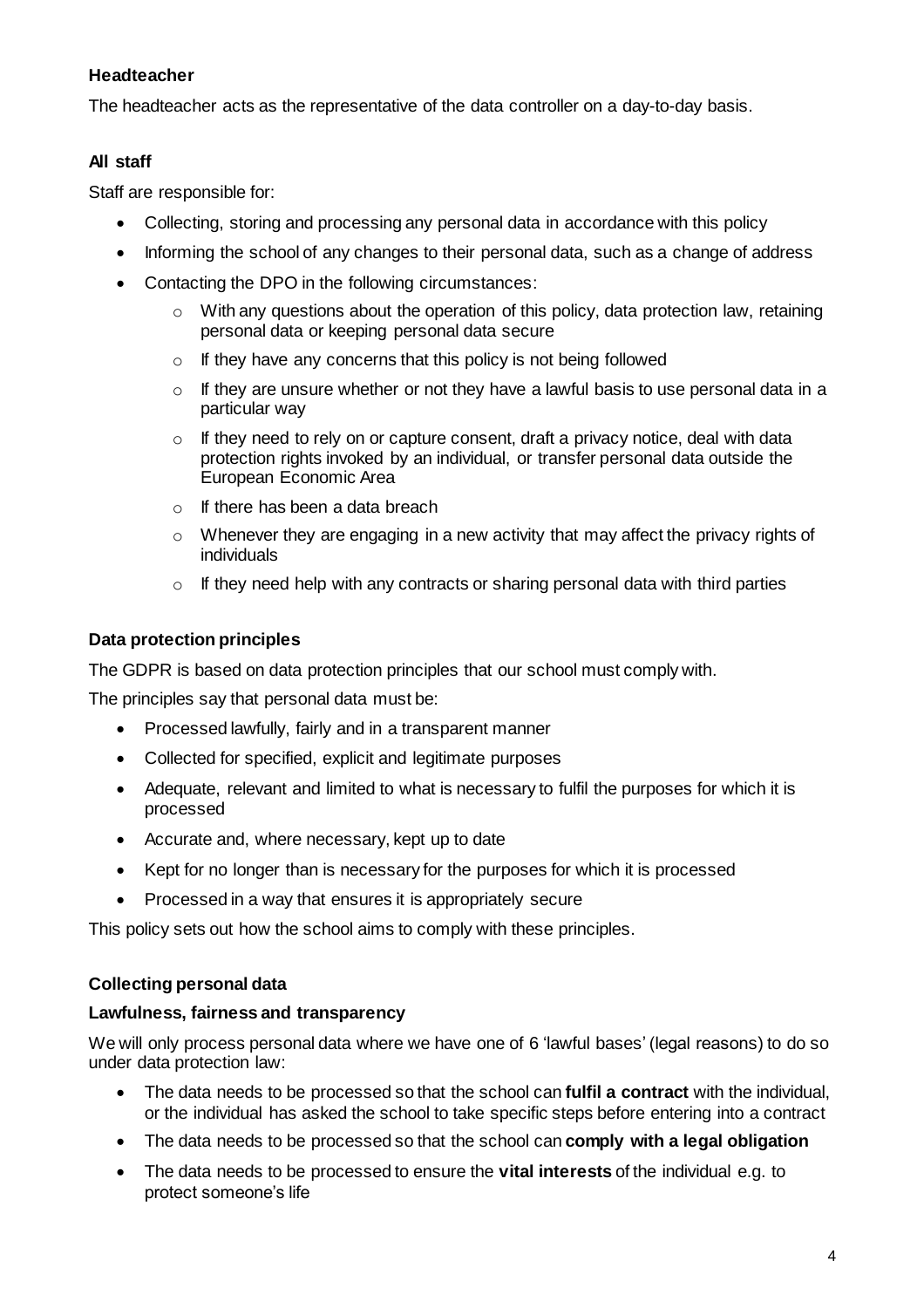- The data needs to be processed so that the school, as a public authority, can perform a task **in the public interest,** and carry out its official functions
- The data needs to be processed for the **legitimate interests** of the school or a third party (provided the individual's rights and freedoms are not overridden)
- The individual (or their parent/carer when appropriate in the case of a pupil) has freely given clear **consent**

For special categories of personal data, we will also meet one of the special category conditions for processing which are set out in the GDPR and Data Protection Act 2018.

If we offer online services to pupils, such as classroom apps, and we intend to rely on consent as a basis for processing, we will get parental consent where the pupil is under 13 (except for online counselling and preventive services).

Whenever we first collect personal data directly from individuals, we will provide them with the relevant information required by data protection law.

#### **Limitation, minimisation and accuracy**

We will only collect personal data for specified, explicit and legitimate reasons. We will explain these reasons to the individuals when we first collect their data.

If we want to use personal data for reasons other than those given when we first obtained it, we will inform the individuals concerned before we do so, and seek consent where necessary.

Staff must only process personal data where it is necessary in order to do their jobs.

When staff no longer need the personal data they hold, they must ensure it is deleted or anonymised. This will be done in accordance with the school's record retention schedule and in line with the [Information and Records Management Society's toolkit for schools](http://irms.org.uk/?page=schoolstoolkit&terms=%22toolkit+and+schools%22)

#### **Sharing personal data**

We will not normally share personal data with anyone else, but may do so where:

- There is an issue with a pupil or parent/carer that puts the safety of our staff at risk
- We need to liaise with other agencies we will seek consent as necessary before doing this
- Our suppliers or contractors need data to enable us to provide services to our staff and pupils – for example, IT companies. When doing this, we will:
	- $\circ$  Only appoint suppliers or contractors which can provide sufficient guarantees that they comply with data protection law
	- $\circ$  Establish a data sharing agreement with the supplier or contractor, either in the contract or as a standalone agreement, to ensure the fair and lawful processing of any personal data we share
	- $\circ$  Only share data that the supplier or contractor needs to carry out their service, and information necessary to keep them safe while working with us

We will also share personal data with law enforcement and government bodies where we are legally required to do so, including for:

- The prevention or detection of crime and/or fraud
- The apprehension or prosecution of offenders
- The assessment or collection of tax owed to HMRC
- In connection with legal proceedings
- Where the disclosure is required to satisfy our safeguarding obligations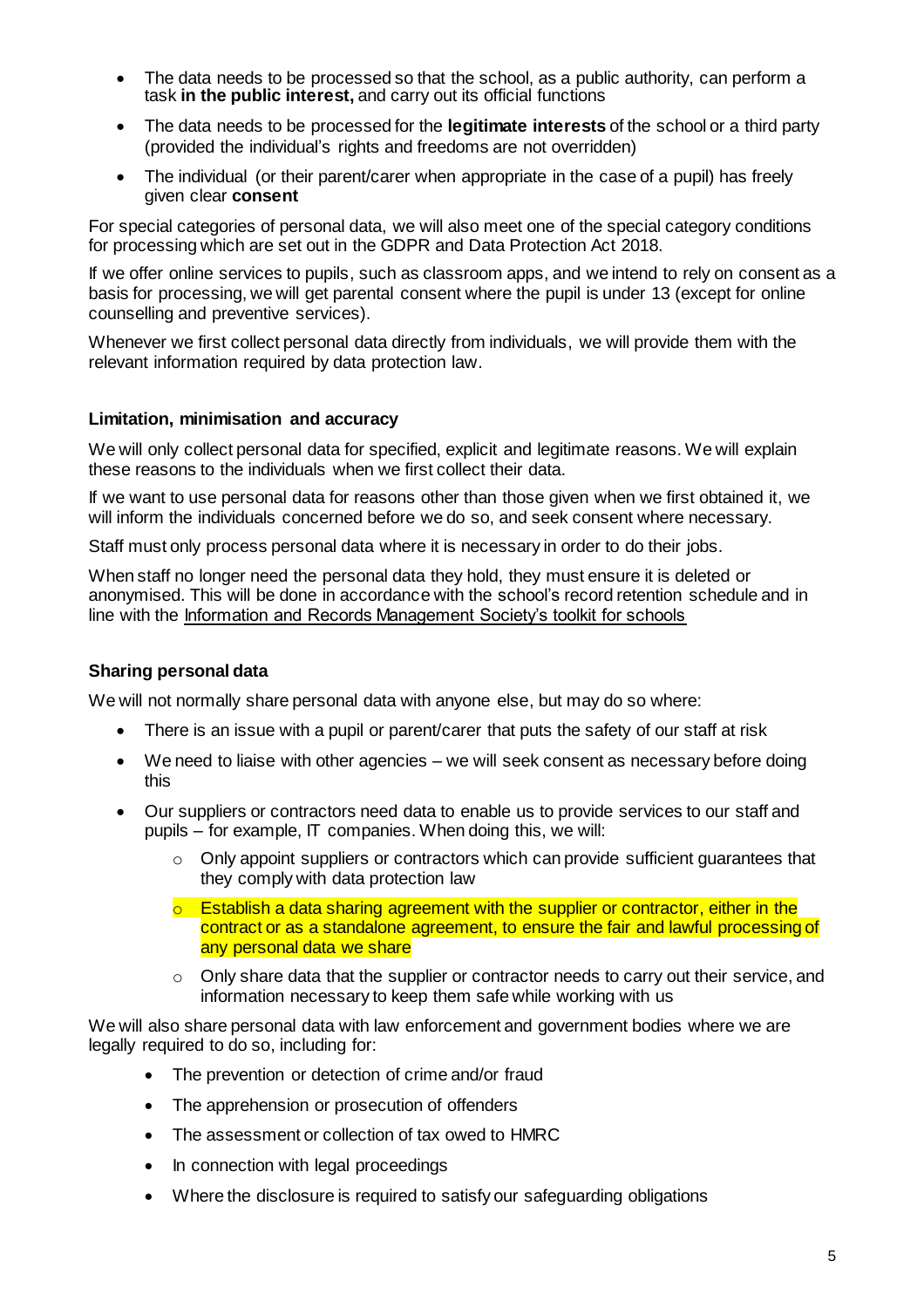Research and statistical purposes, as long as personal data is sufficiently anonymised or consent has been provided

We may also share personal data with emergency services and local authorities to help them to respond to an emergency situation that affects any of our pupils or staff.

Where we transfer personal data to a country or territory outside the European Economic Area, we will do so in accordance with data protection law.

#### **Subject access requests and other rights of individuals**

#### **Subject access requests**

Individuals have a right to make a 'subject access request' to gain access to personal information that the school holds about them. This includes:

- Confirmation that their personal data is being processed
- Access to a copy of the data
- The purposes of the data processing
- The categories of personal data concerned
- Who the data has been, or will be, shared with
- How long the data will be stored for, or if this isn't possible, the criteria used to determine this period
- The source of the data, if not the individual
- Whether any automated decision-making is being applied to their data, and what the significance and consequences of this might be for the individual

Subject access requests must be submitted in writing, either by letter, email or fax to the DPO. They should include:

- Name of individual
- Correspondence address
- Contact number and email address
- Details of the information requested

If staff receive a subject access request they must immediately forward it to the DPO.

#### **Children and subject access requests**

Personal data about a child belongs to that child, and not the child's parents or carers. For a parent or carer to make a subject access request with respect to their child, the child must either be unable to understand their rights and the implications of a subject access request, or have given their consent.

Children aged 12 and above are generally regarded to be mature enough to understand their rights and the implications of a subject access request. Therefore, most subject access requests from parents or carers of pupils at our school may not be granted without the express permission of the pupil. This is not a rule and a pupil's ability to understand their rights will always be judged on a case-by-case basis.

#### **Responding to subject access requests**

When responding to requests, we:

- May ask the individual to provide 2 forms of identification
- May contact the individual via phone to confirm the request was made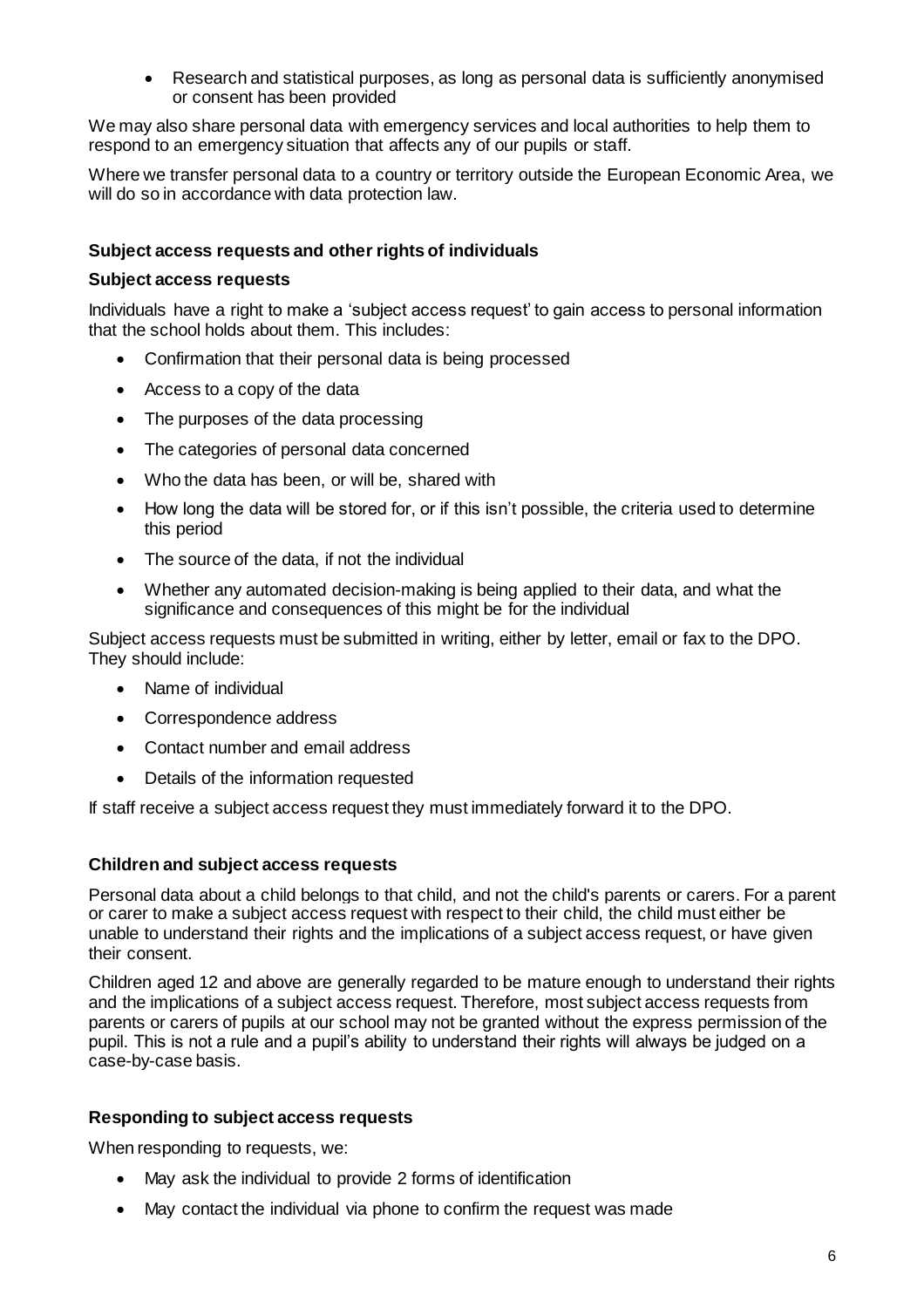- Will respond without delay and within 1 month of receipt of the request
- Will provide the information free of charge
- May tell the individual we will comply within 3 months of receipt of the request, where a request is complex or numerous. We will inform the individual of this within 1 month, and explain why the extension is necessary

We will not disclose information if it:

- Might cause serious harm to the physical or mental health of the pupil or another individual
- Would reveal that the child is at risk of abuse, where the disclosure of that information would not be in the child's best interests
- Is contained in adoption or parental order records
- Is given to a court in proceedings concerning the child

If the request is unfounded or excessive, we may refuse to act on it, or charge a reasonable fee which takes into account administrative costs.

A request will be deemed to be unfounded or excessive if it is repetitive, or asks for further copies of the same information.

When we refuse a request, we will tell the individual why, and tell them they have the right to complain to the ICO.

## **Other data protection rights of the individual**

In addition to the right to make a subject access request (see above), and to receive information when we are collecting their data about how we use and process it (see section 7), individuals also have the right to:

- Withdraw their consent to processing at any time
- Ask us to rectify, erase or restrict processing of their personal data, or object to the processing of it (in certain circumstances)
- Prevent use of their personal data for direct marketing
- Challenge processing which has been justified on the basis of public interest
- Request a copy of agreements under which their personal data is transferred outside of the European Economic Area
- Object to decisions based solely on automated decision making or profiling (decisions taken with no human involvement, that might negatively affect them)
- Prevent processing that is likely to cause damage or distress
- Be notified of a data breach in certain circumstances
- Make a complaint to the ICO
- Ask for their personal data to be transferred to a third party in a structured, commonly used and machine-readable format (in certain circumstances)

Individuals should submit any request to exercise these rights to the DPO. If staff receive such a request, they must immediately forward it to the DPO.

## **Parental requests to see the educational record**

Parents, or those with parental responsibility, have a legal right to free access to their child's educational record (which includes most information about a pupil) within 15 school days of receipt of a written request.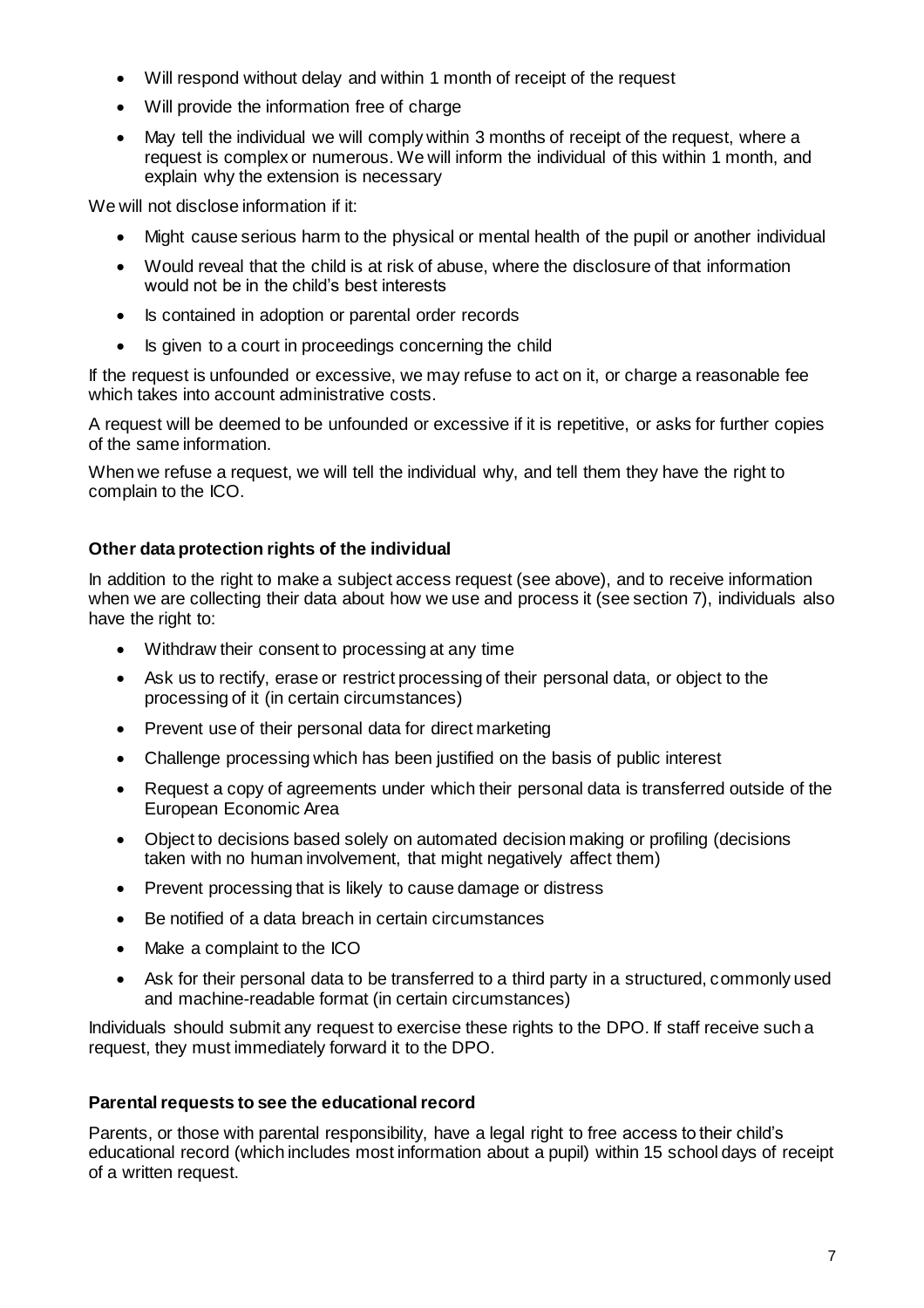## **CCTV**

We use CCTV in various locations around the school site to ensure it remains safe. We will adhere to the ICO's [code of practice](https://ico.org.uk/media/for-organisations/documents/1542/cctv-code-of-practice.pdf) for the use of CCTV.

We do not need to ask individuals' permission to use CCTV, but we make it clear where individuals are being recorded. Security cameras are clearly visible and accompanied by prominent signs explaining that CCTV is in use.

Any enquiries about the CCTV system should be directed to the School Business Manager.

## **Photographs and videos**

As part of our school activities, we may take photographs and record images of individuals within our school.

We will obtain written consent from parents/carers for photographs and videos to be taken of pupils for communication, marketing and promotional materials.

Where we need parental consent, we will clearly explain how the photograph and/or video will be used to both the parent/carer and pupil.

Uses may include:

- Within school on notice boards and in school magazines, brochures, newsletters, etc.
- Outside of school by external agencies such as the school photographer, newspapers, campaigns
- Online on our school website or social media pages

Consent can be refused or withdrawn at any time. If consent is withdrawn, we will delete the photograph or video and not distribute it further.

When using photographs and videos in this way we will not accompany them with any other personal information about the child, to ensure they cannot be identified.

See our 'Use of Images' policy for more information on our use of photographs and videos.

## **Data protection by design and default**

We will put measures in place to show that we have integrated data protection into all of our data processing activities, including:

- Appointing a suitably qualified DPO, and ensuring they have the necessary resources to fulfil their duties and maintain their expert knowledge
- Only processing personal data that is necessary for each specific purpose of processing, and always in line with the data protection principles set out in relevant data protection law (see section 6)
- Completing privacy impact assessments where the school's processing of personal data presents a high risk to rights and freedoms of individuals, and when introducing new technologies (the DPO will advise on this process)
- Integrating data protection into internal documents including this policy, any related policies and privacy notices
- Regularly training members of staff on data protection law, this policy, any related policies and any other data protection matters; we will also keep a record of attendance
- Regularly conducting reviews and audits to test our privacy measures and make sure we are compliant
- Maintaining records of our processing activities, including: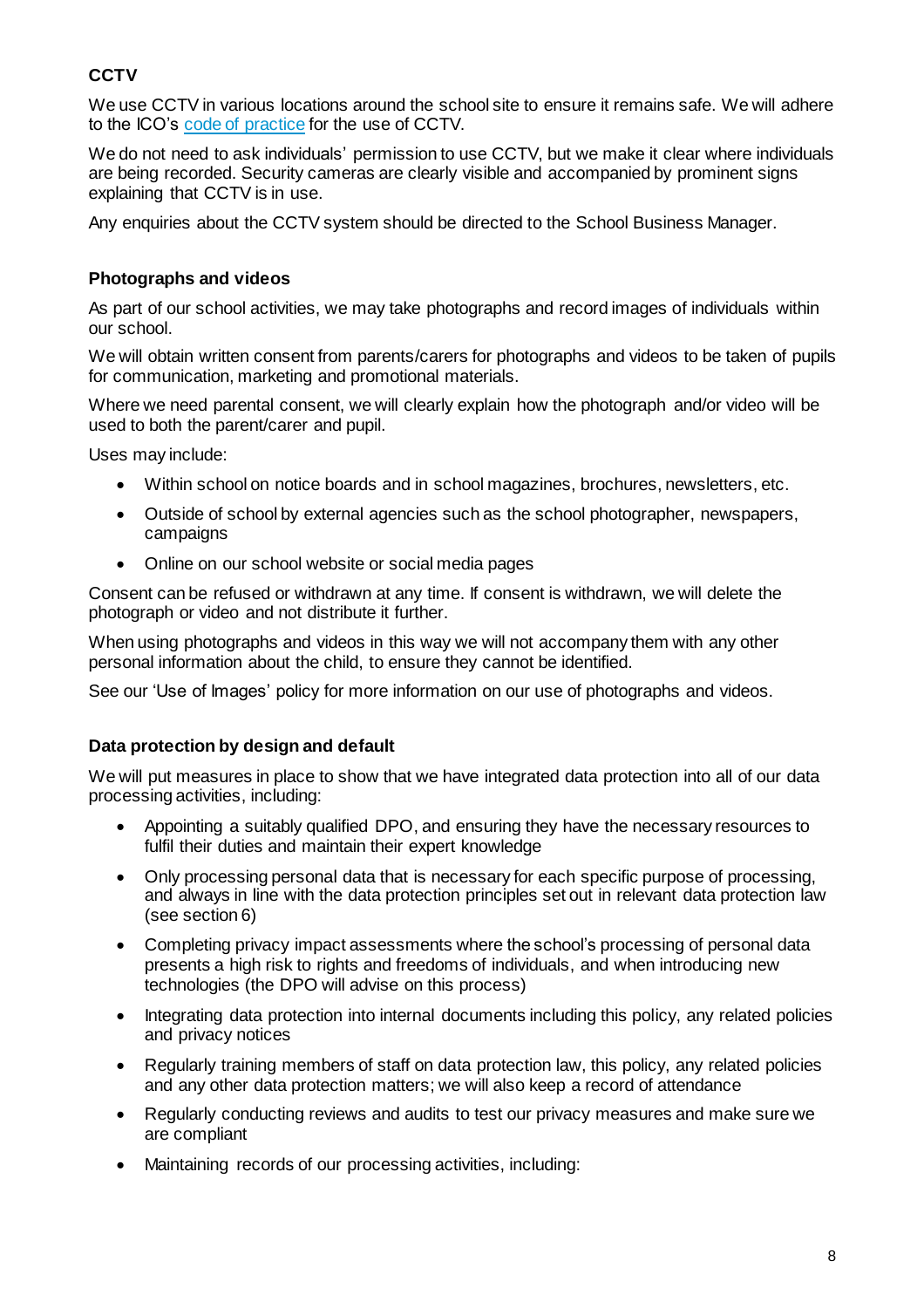- o For the benefit of data subjects, making available the name and contact details of our school and DPO and all information we are required to share about how we use and process their personal data (via our privacy notices)
- o For all personal data that we hold, maintaining an internal record of the type of data, data subject, how and why we are using the data, any third-party recipients, how and why we are storing the data, retention periods and how we are keeping the data secure

#### **Data security and storage of records**

We will protect personal data and keep it safe from unauthorised or unlawful access, alteration, processing or disclosure, and against accidental or unlawful loss, destruction or damage.

In particular:

- Paper-based records and portable electronic devices, such as laptops and hard drives that contain personal data are kept under lock and key when not in use
- Papers containing confidential personal data must not be left on office and classroom desks, on staffroom tables, pinned to notice/display boards, or left anywhere else where there is general access
- Passwords that are at least 8 characters long containing letters and numbers are used to access school computers, laptops and other electronic devices. Staff and pupils are reminded to change their passwords at regular intervals
- Encryption software is used to protect all portable devices and removable media, such as laptops and USB devices
- Staff, pupils or governors who store personal information on their personal devices are expected to follow the same security procedures as for school-owned equipment (see our acceptable use policy)
- Where we need to share personal data with a third party, we carry out due diligence and take reasonable steps to ensure it is stored securely and adequately protected (see section 8)

See our 'E-Security' policy for more information on our data security processes.

#### **Disposal of records**

Personal data that is no longer needed will be disposed of securely. Personal data that has become inaccurate or out of date will also be disposed of securely, where we cannot or do not need to rectify or update it.

For example, we will shred or incinerate paper-based records, and overwrite or delete electronic files. We may also use a third party to safely dispose of records on the school's behalf. If we do so, we will require the third party to provide sufficient guarantees that it complies with data protection law.

#### **Personal data breaches**

The school will make all reasonable endeavours to ensure that there are no personal data breaches.

In the unlikely event of a suspected data breach, we will follow the procedure set out in appendix 1.

When appropriate, we will report the data breach to the ICO within 72 hours. Such breaches in a school context may include, but are not limited to: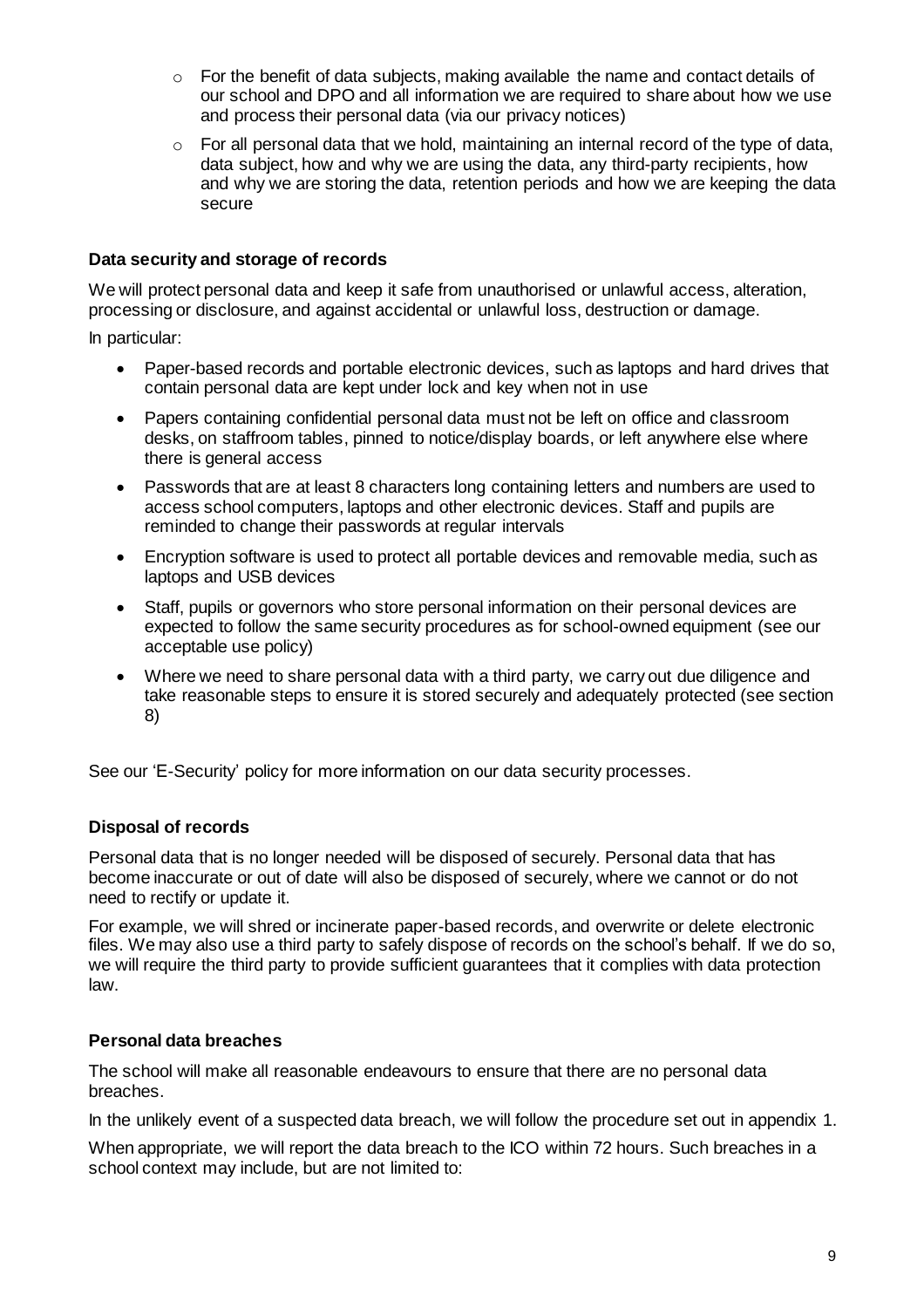- A non-anonymised dataset being published on the school website which shows the exam results of pupils eligible for the pupil premium
- Safeguarding information being made available to an unauthorised person
- The theft of a school laptop containing non-encrypted personal data about pupils

#### **Training**

All staff and governors are provided with data protection training as part of their induction process.

Data protection will also form part of continuing professional development, where changes to legislation, guidance or the school's processes make it necessary.

#### **Monitoring arrangements**

The DPO is responsible for monitoring and reviewing this policy.

This policy will be reviewed and updated if necessary when the Data Protection Bill receives royal assent and becomes law (as the Data Protection Act 2018) – if any changes are made to the bill that affect our school's practice. Otherwise, or from then on, this policy will be reviewed **every 2 years** and shared with the full governing board.

#### **Links with other policies**

This data protection policy is linked to our:

- E-Security Policy
- Acceptable use policy
- E-Safety policy
- Child protection policy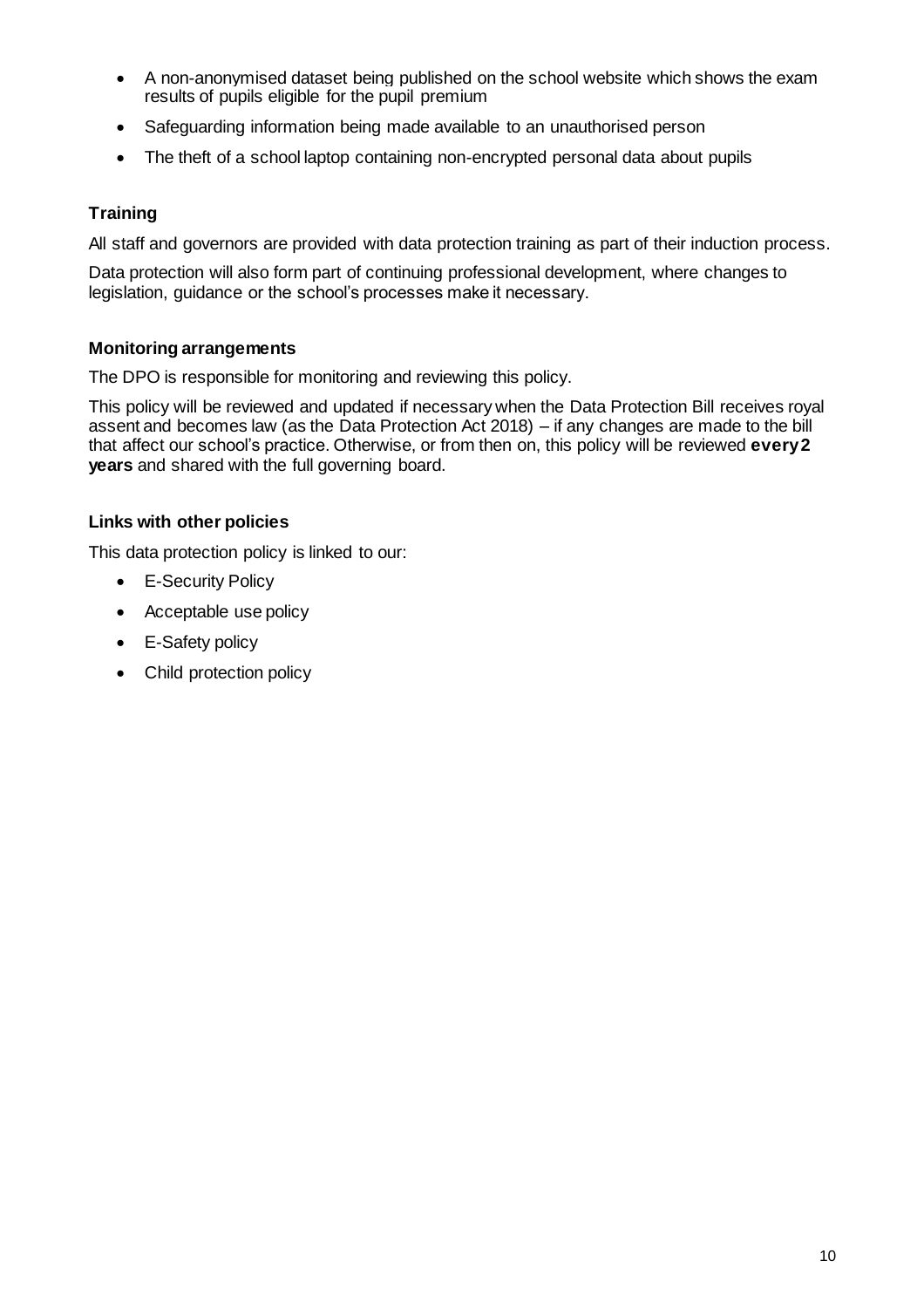## **Appendix 1: Personal data breach procedure**

This procedure is based o[n guidance on personal data breaches](https://ico.org.uk/for-organisations/guide-to-the-general-data-protection-regulation-gdpr/personal-data-breaches/) produced by the ICO.

- On finding or causing a breach, or potential breach, the staff member or data processor must immediately notify the DPO
- The DPO will investigate the report, and determine whether a breach has occurred. To decide, the DPO will consider whether personal data has been accidentally or unlawfully:
	- o Lost
	- o Stolen
	- o Destroyed
	- o Altered
	- o Disclosed or made available where it should not have been
	- o Made available to unauthorised people
- The DPO will alert the headteacher and the chair of governors
- The DPO will make all reasonable efforts to contain and minimise the impact of the breach, assisted by relevant staff members or data processors where necessary. (Actions relevant to specific data types are set out at the end of this procedure)
- The DPO will assess the potential consequences, based on how serious they are, and how likely they are to happen
- The DPO will work out whether the breach must be reported to the ICO. This must be judged on a case-by-case basis. To decide, the DPO will consider whether the breach is likely to negatively affect people's rights and freedoms, and cause them any physical, material or non-material damage (e.g. emotional distress), including through:
	- o Loss of control over their data
	- o Discrimination
	- o Identify theft or fraud
	- o Financial loss
	- o Unauthorised reversal of pseudonymisation (for example, key-coding)
	- o Damage to reputation
	- o Loss of confidentiality
	- $\circ$  Any other significant economic or social disadvantage to the individual(s) concerned

If it's likely that there will be a risk to people's rights and freedoms, the DPO must notify the ICO.

- The DPO will document the decision (either way), in case it is challenged at a later date by the ICO or an individual affected by the breach. Documented decisions are stored on a designated secure server on the school's computer system.
- Where the ICO must be notified, the DPO will do this via the ['report a breach' page of the](https://ico.org.uk/for-organisations/report-a-breach/)  [ICO website](https://ico.org.uk/for-organisations/report-a-breach/) within 72 hours. As required, the DPO will set out:
	- $\circ$  A description of the nature of the personal data breach including, where possible:
		- The categories and approximate number of individuals concerned
		- The categories and approximate number of personal data records concerned
	- o The name and contact details of the DPO
	- o A description of the likely consequences of the personal data breach